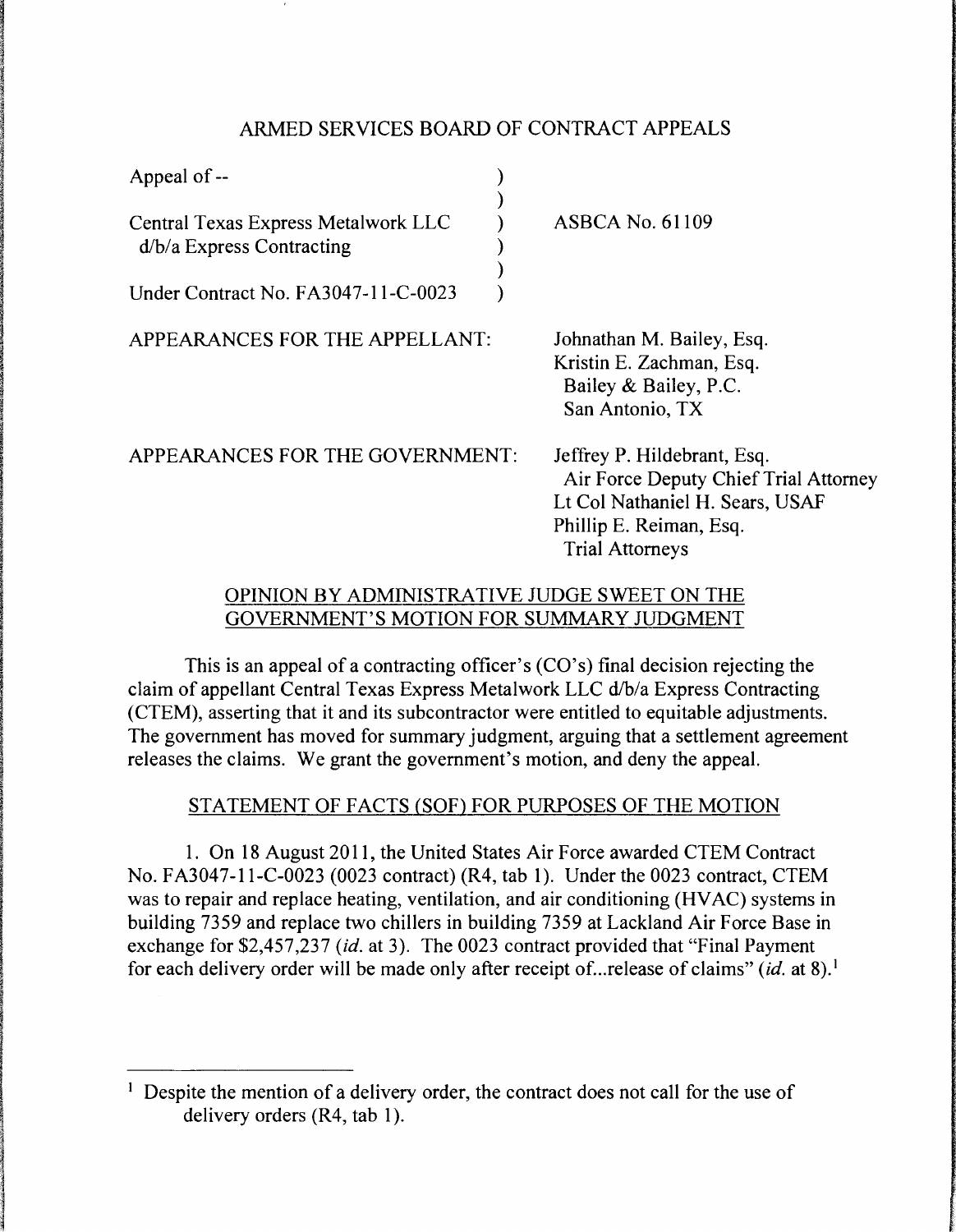2. CTEM entered into a subcontract with International Mechanical Services, Inc. (IMS) for materials, labor, and equipment (app. resp., ex. 1,  $\P$  2).

3. In 2013, IMS sued CTEM in the United States District Court for the Western District of Texas (app. resp., ex. lA at 2). IMS and CTEM entered into a settlement agreement resolving that case *(id.)* and CTEM agreed to sponsor IMS's claim against the government *(id.* at 3).

4. In November 2013, Ryan Bueno—the CO—and Kara Clayton—CTEM's president-agreed to reduce the scope of the 0023 contract by not requiring CTEM to install equipment at building 7359. As a result, the parties agreed to a \$286,645.41 credit to the Air Force for the reduced scope. The parties also agreed to a \$62,421.68 equitable adjustment for CTEM for delays and additional work. Finally, Ms. Clayton indicated that CTEM intended to file an additional delay claim.  $(R4, tab 37 at 5-7,$ tab 66 at 2)

5. On 10 September 2014, CTEM submitted a request for equitable adjustment (REA) for \$643,841.88 in increased costs as a result of the Air Force's purported delays and changes (R4, tab 16 at 1-2). The REA stated that it "includes various subcontractor requests for equitable adjustments caused by the same delays and changes" *(id.* at 2). In particular, the REA indicated that it sought \$345,691.07 on behalf of IMS *(id.* at 13-17).

6. On 25 May 2016, the Air Force and CTEM met to negotiate the REA, which included the sponsored claim of IMS (R4, tab 37 at 4-6). At the time, there was an outstanding contract balance of \$395,727.99 *(id.* at 4). That outstanding balance did not include the agreed-upon \$286,645.41 credit to the Air Force, the agreed-upon \$62,421.68 equitable adjustment or any amount for the pending REA *(id.* at 5-7). "The final agreed amount to settle the [pending] REA [was] \$395,727.99, that is approximately 56% of the amount of the REA when including the contract increase agreed to by Mr. Bueno in November 2013" *(id.* at 7). Thus, the Air Force essentially agreed to forego its credit (\$286,727.99), and CTEM agreed to forego its equitable adjustment (\$62,421.68) and pending REA (\$643,841.88). Instead, the Air Force simply would make a final payment of \$395,727.99—the outstanding contract balance. *(Id.* at 5-7) Settling for the outstanding contract balance would allow for quicker payment. CTEM and IMS further agreed that CTEM would provide a final invoice and release of claims (release). There is no evidence that CTEM intended to except the sponsored claim from the settlement and release, or that the Air Force knew of any such intent. *(Id. at 7)* 

7. On 2 June 2016, Ms. Clayton signed the release on behalf of CTEM (R4, tab 39 at 1). The release stated that: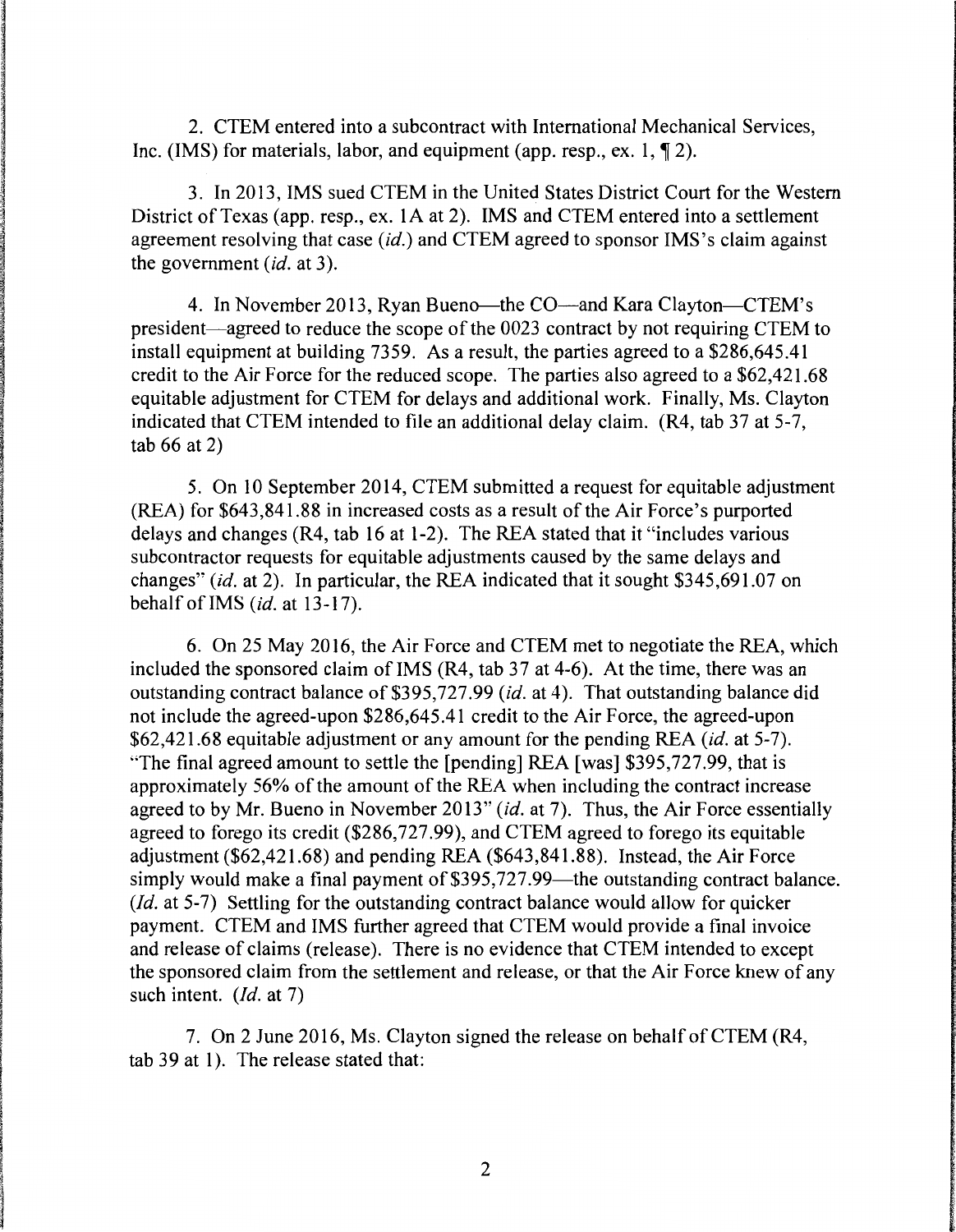Pursuant to the terms of Contract FA304711C0023 and in consideration of final payment in the amount of \$395,727.99 which is now due to be paid under said contract to (hereinafter called the Contractor) or its assignees, if any, the Contractor, upon payment of the sum by the United States of America (Herein after called Government), does remise, release, and discharge the Government, its officers, agents, and employees, of and from all liabilities, obligations, claims, and demands, whatsoever, under or arising from the said contract.

*(Id.)* There is nothing in the release excepting the sponsored claim.

8. That same day, CTEM submitted its final invoice (R4, tab 38 at 1).

9. CTEM then contacted Edgar Kleck—IMS's president—to inform him about the amount IMS would receive for its sponsored claim as part of the settlement (app. resp., ex. 1,  $\P$  5-6). Mr. Kleck responded that IMS refused to accept the offer *(id.)*.

10. Pursuant to the release, the Defense Finance and Accounting Service (DF AS) sent an electronic fund transfer (EFT) in the amount of \$395, 727 .99 to CTEM's bank account on 28 June 2016 (R4, tab 40 at 2). The EFT was returned to DFAS with a notation that CTEM's account was frozen (R4, tab 43 at 1). DFAS emailed Ms. Clayton about the rejected EFT, and inquired how it could make the payment. Ms. Clayton responded, "[p]lease DO NOT attempt to proceed with the payment. This invoice amount is incorrect and we're trying to delete and/or correct this." *(Id.)* 

11. CTEM then invoiced the government for "the amount that is not disputed, which is \$328,603.99" (R4, tab 42 at 1, tab 44). The government disapproved that invoice because it was not for \$395,727.99 under the release (R4, tab 44 at 4).

12. On 11 November 2016, CTEM submitted a certified claim to the CO for \$643,841.88 in increased costs as a result of the Air Force's purported delays and changes (R4, tab 48 at 1). In particular, the claim sought  $$345,691.07$  on behalf of IMS *(id.* at 15).

13. The CO denied the claim on the grounds that CTEM released the claims (R4, tab 48 at 3).

14. This timely appeal followed.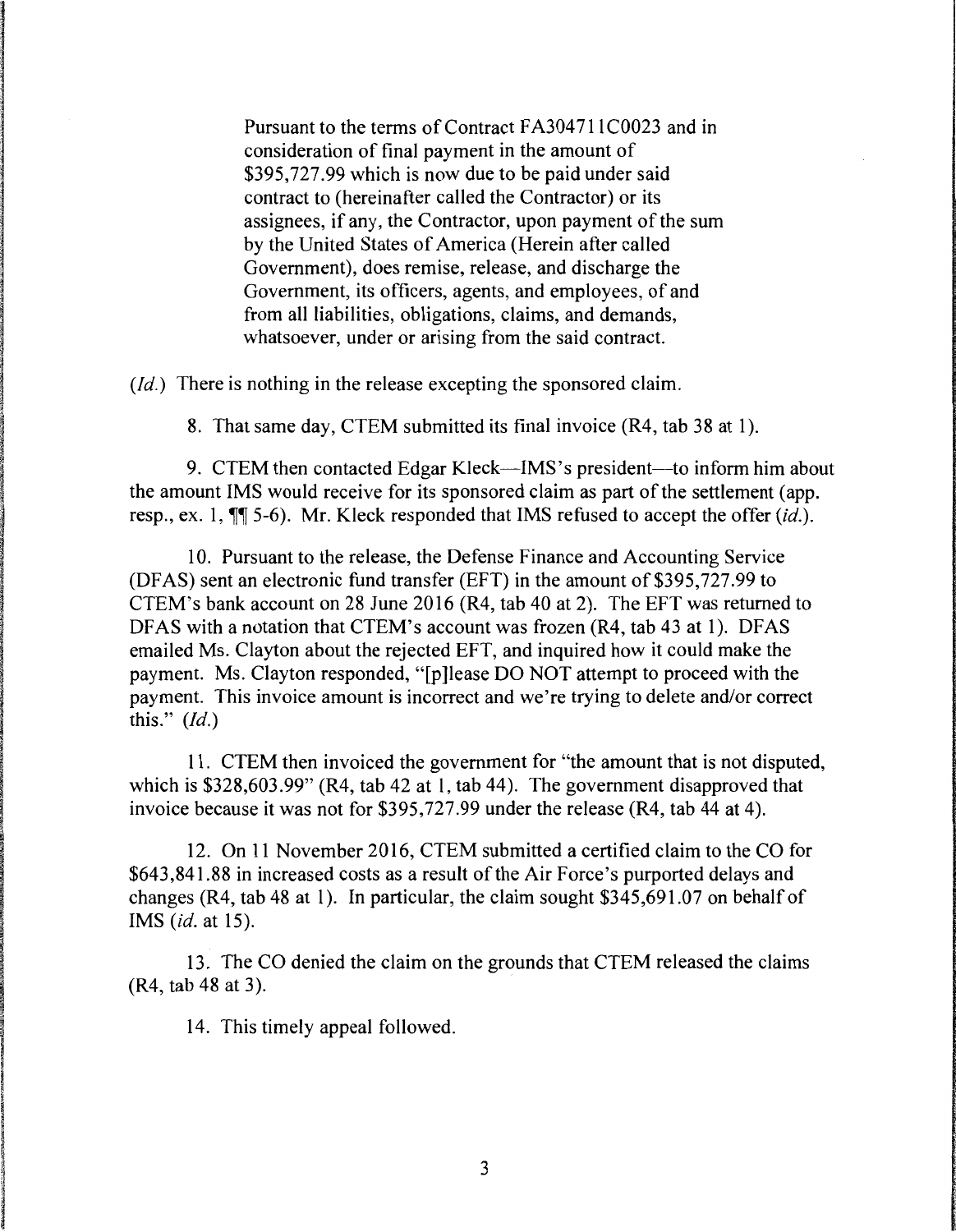### DECISION

#### *I. The Standards for Summary Judgment*

Summary judgment will be granted if a moving party has shown that there are no genuine issues of material fact and it is entitled to judgment as a matter of law. *Celotex Corp. v. Catrett,* 477 U.S. 317, 322 (1986). A non-movant seeking to defeat summary judgment by suggesting conflicting facts must set forth specific facts showing that there is a genuine issue for trial. *Anderson v. Liberty Lobby, Inc.,* 477 U.S. 242, 248 (1986). Thus, if the non-moving party carries the burden of proof at trial for elements of its case and fails to provide such proof, the moving party is entitled to summary judgment. *Dairyland Power Coop. v. United States,* 16 F.3d 1197, 1202 (Fed. Cir. 1994). In deciding summary judgment motions, we do not resolve controversies, weigh evidence, or make credibility determinations. *Liberty Lobby,* 477 U.S. at 255. Moreover, we draw all reasonable inferences in favor of the non-movant. *Id.* 

### *II. CTEM Agreed to Release its Claims*

CTEM cannot genuinely dispute that it agreed to release its claims. A "final release followed by final payment to a contractor generally bars recovery of the contractor's claims under the contract except for those excepted on the release." *Tri-County Contractors, Inc., ASBCA No.* 58167, 13 BCA ¶ 35,310 at 173,346 (citing *Mingus Constructors, Inc. v. United States,* 812 F.2d 1387, 1394 (Fed. Cir. 1987)).<sup>2</sup> Here, it is undisputed that CTEM signed a final release. That release broadly stated that, "the Contractor, upon payment of the sum by the United States of America ... does remise, release, and discharge the Government, its officers, agents, and employee, of and from all liabilities, obligations, claims, and demands, whatsoever, under or arising from the said contract." (SOF  $\parallel$  7) Moreover, it is undisputed that the government tendered a final payment (SOF  $\P$  10).

CTEM argues that the release is not binding because CTEM refused to accept the \$395,727.99 payment, so there has not been a final payment (app. resp. at 8-9). Once an offer has been accepted, there is a binding contract. *Anderson v. United States,* 344 F.3d 1343, 1355 (Fed. Cir. 2003); *Noah Lewis,* ASBCA No. 23461, 79-1 BCA  $\parallel$  13,827 at 67,816. Thereafter, neither the offer nor the acceptance generally can be revoked or withdrawn. *Lewis*, 79-1 BCA ¶ 13,827 at 67,816; *Grav v. United States*, 14 Cl. Ct. 390, 393 (1988); *Irvin v. United States,* 1860 WL 4919, at \*5 (Ct. Cl., Dec. 18, 1860); 1 CORBIN ON CONTRACTS§ 38 at 157-58 (1963). Moreover, once there is a binding contract, that contract imposes upon each party a duty of good faith and fair

 $2$  There are limited exceptions to that rule, such as where there is a mutual mistake, fraud, duress, or continued consideration of a claim. *Bender Shipbuilding and Repair Co., ASBCA No. 41459, 91-3 BCA* 124,230, at 121,186. CTEM does not argue that any of those exceptions apply (app. resp.).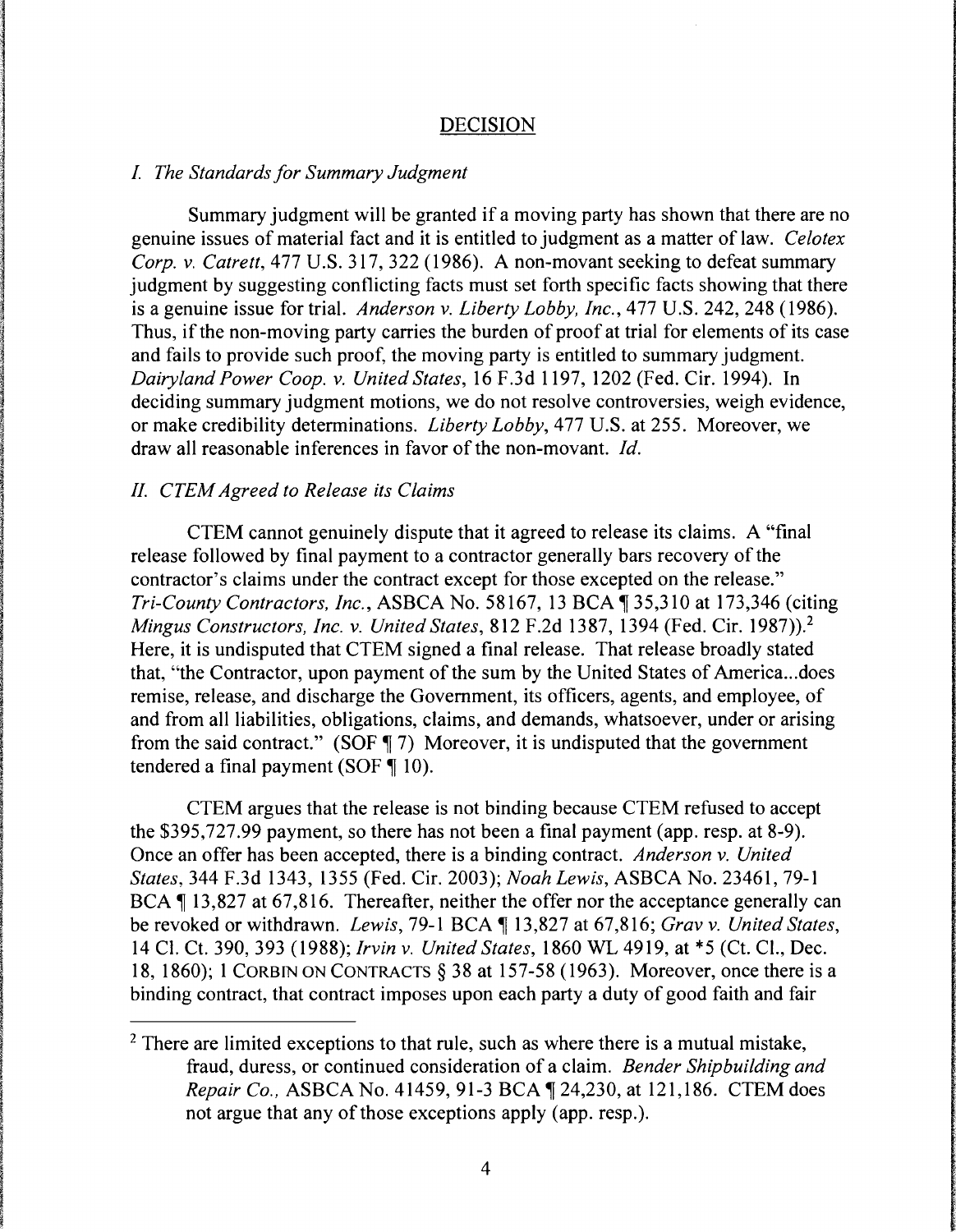dealing in its performance and enforcement. *Metcalf Constr. Co. v. United States,*  742 F.3d 984, 990 (Fed. Cir. 2014).<sup>3</sup> The duty includes a duty not to interfere with the other party's performance. *Id.* 

Here, CTEM cannot avoid its obligations under the release by refusing to accept payment. The executed release of claims by CTEM against the Air Force in exchange for the Air Force making a final payment of \$395,727.99 created an offer which the Air Force accepted, thereby creating a binding contract that precluded CTEM from withdrawing its offer. (SOF  $\text{\degree}$  6) CTEM effectively seeks to withdraw its offer by refusing to accept payment from the Air Force. That it cannot do because refusing to accept payment would interfere with the Air Force's performance and thereby breach CTEM's duty of good faith and fair dealing. *Metcalf,* 742 F.3d at 990. Because CTEM cannot withdraw its offer at this point, it is bound to accept \$395,727.99 for its claims, and release the remainder of the claims.

CTEM also argues that the release is not enforceable because there purportedly was no consideration (app. resp. at 7-8). "[T]here is a distinction between a release given at the time of final payment pursuant to the contract terms and a release given in connection with an ordinary modification." *Universal Painting Corp.,* ASBCA No. 20536, 77-1 BCA  $\P$  12,355 at 59,796. When a contract calls for a release at the time of final payment, "the contract itself is the consideration for the release." *Id.* However, when the release is given in connection with a modification, the release must be supported by consideration, and performance of a pre-existing duty is insufficient. *Id.; Freedon NY, Inc., ASBCA No.* 43965, 04-2 BCA ¶ 32,775 at 162,065.

Here, the release was given at the time of final payment pursuant to the contract terms (SOF  $\mathbb{M}$  6-7). The 0023 contract required a release at the time of final payment (SOF  $\P$  1). Moreover, the release expressly stated that it was provided "[p] ursuant to the terms of Contract FA3047[-]11[-]C[-]0023 and in consideration of final payment" (SOF  $\parallel$  7). Because the release was given at the time of final payment pursuant to the contract terms, the contract itself provided the consideration for the release. *Universal Painting, 77-1 BCA* 12,355 at 59,795-76.

Even if the release had been given in connection with a modification, there would have been consideration. CTEM is correct that the settlement amount equaled the remaining contract balance (SOF  $\P$  6). However, CTEM ignores the fact that the parties had agreed to a credit to the Air Force, which was not reflected in that balance (SOF  $\P$  $\parallel$  4, 6). As part of the settlement, the Air Force agreed to forego its credit in exchange for CTEM agreeing to forego its equitable adjustment and REA (SOF  $\llbracket 6$ ). The foregone credit constituted consideration.

<sup>3</sup> The duty of good faith and fair dealing applies equally to contractors. *J.C. Manufacturing, Inc., ASBCA No.* 34399, 87-3 BCA ¶ 20,137 at 101,935.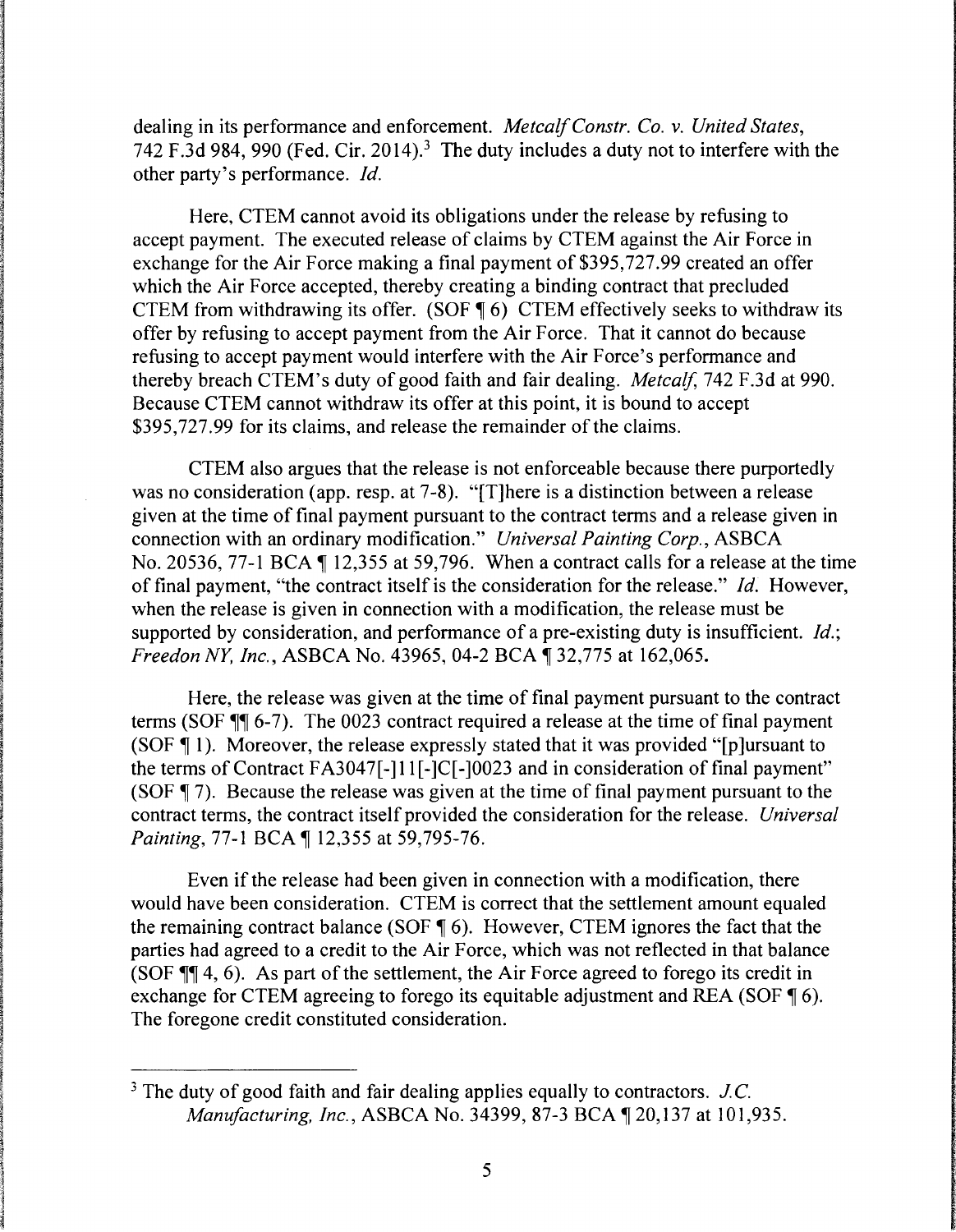Finally, CTEM argues that the release did not preclude its sponsored claims for IMS in particular because the Air Force was aware at the time of the settlement and release that CTEM was asserting a sponsored claim on behalf of IMS (app. resp. at 10-12 (citing *Matcon Diamond, Inc., ASBCA No.* 59637, 15-1 BCA [ 36,144)). In *Matcon Diamond, Inc.,* we held that "final payment does not bar a claim where the contracting officer knows that the contractor is asserting a right to *additional* compensation, even though a formal claim has not been filed." 15-1 BCA  $\P$  36,144 at 176,408 (emphasis added). Here, while the Air Force was aware at the time of the settlement and release that CTEM was asserting a sponsored claim, that sponsored claim was part of the claim that the parties settled (SOF  $\P$  $\overline{\phantom{a}}$  5-6). There is no evidence that the CO knew that CTEM was asserting a right to compensation in addition to the compensation it received as part of the settlement and release (SOF  $\P$  6). On the contrary, the fact that, shortly after the settlement, CTEM informed IMS of the amount that IMS would receive for its sponsored claim under the settlement demonstrates that even CTEM knew that the sponsored claim was part of the settlement, and not an additional claim (SOF  $\P$  9). Therefore, the final payment released IMS's sponsored claim in particular.

### CONCLUSION

The government's motion for summary judgment is granted. The appeal is denied. <sup>4</sup>

Dated: 7 September 2017

James R. Sweet

JAMES R. SWEET Administrative Judge Armed Services Board of Contract Appeals

(Signatures continued)

<sup>&</sup>lt;sup>4</sup> Our denial of the appeal under the 0023 contract does not affect any obligation of the Air Force to pay \$395,727.99 under the settlement agreement.